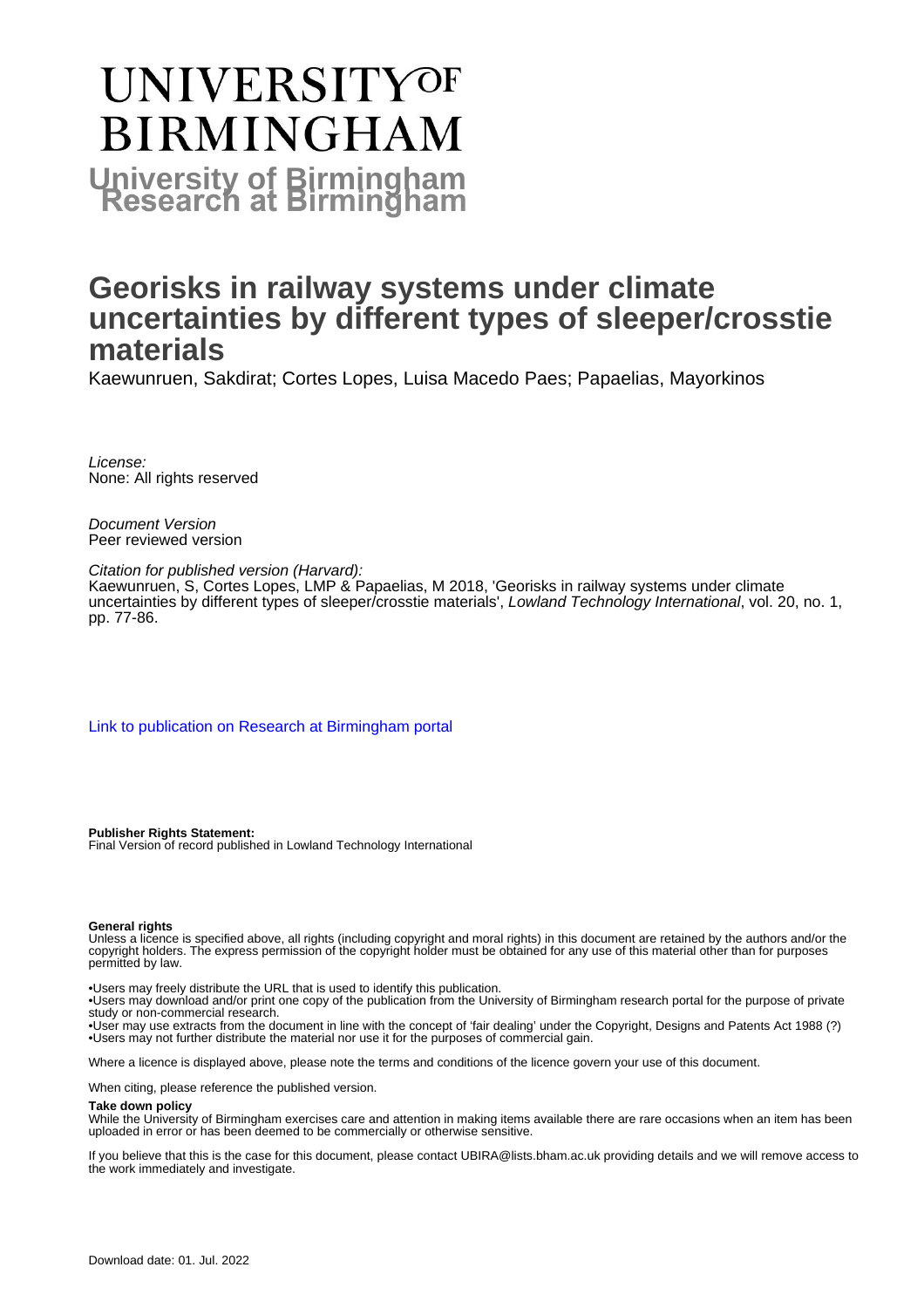## **UNIVERSITYOF BIRMINGHAM**

**Research at Birmingham** 

## **Georisks in railway systems under climate uncertainties by different types of sleeper/crosstie materials**

Kaewunruen, Sakdirat; Cortes Lopes, Luisa Macedo Paes; Papaelias, Mayorkinos

License: None: All rights reserved

Document Version Peer reviewed version

Citation for published version (Harvard): Kaewunruen, S, Cortes Lopes, LMP & Papaelias, M 2017, 'Georisks in railway systems under climate uncertainties by different types of sleeper/crosstie materials' Lowland Technology International.

[Link to publication on Research at Birmingham portal](https://research.birmingham.ac.uk/portal/en/publications/georisks-in-railway-systems-under-climate-uncertainties-by-different-types-of-sleepercrosstie-materials(933c0c6a-d8c5-4838-a203-c1403c7323ab).html)

#### **General rights**

Unless a licence is specified above, all rights (including copyright and moral rights) in this document are retained by the authors and/or the copyright holders. The express permission of the copyright holder must be obtained for any use of this material other than for purposes permitted by law.

• Users may freely distribute the URL that is used to identify this publication.

• Users may download and/or print one copy of the publication from the University of Birmingham research portal for the purpose of private study or non-commercial research.

• User may use extracts from the document in line with the concept of 'fair dealing' under the Copyright, Designs and Patents Act 1988 (?) • Users may not further distribute the material nor use it for the purposes of commercial gain.

Where a licence is displayed above, please note the terms and conditions of the licence govern your use of this document.

When citing, please reference the published version.

#### **Take down policy**

While the University of Birmingham exercises care and attention in making items available there are rare occasions when an item has been uploaded in error or has been deemed to be commercially or otherwise sensitive.

If you believe that this is the case for this document, please contact UBIRA@lists.bham.ac.uk providing details and we will remove access to the work immediately and investigate.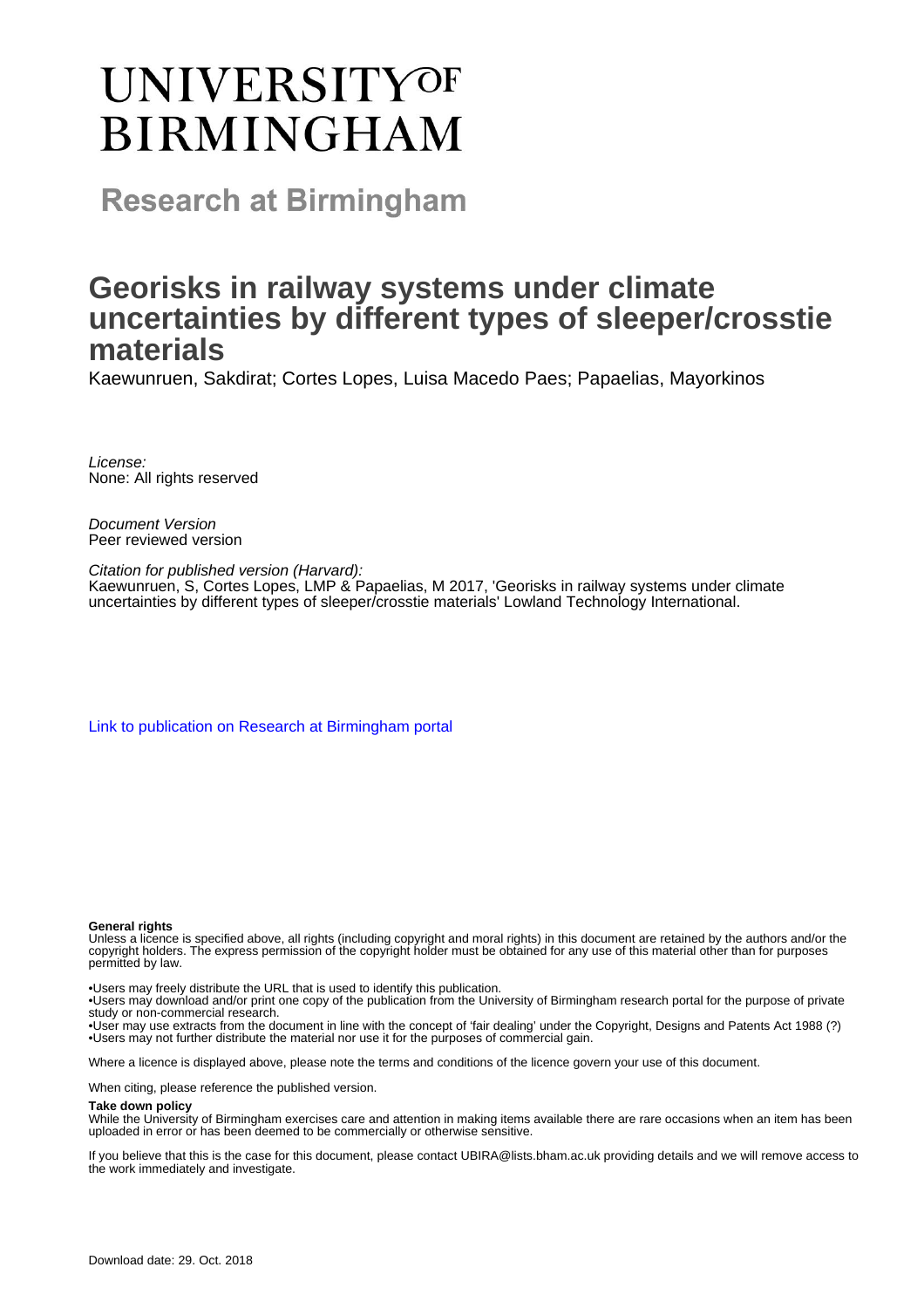## **Georisks in railway systems under climate uncertainties by different types of sleeper/crosstie materials**

S. Kaewunruen<sup>1</sup>, L.M. Cortes Lopes<sup>2</sup> and M.P. Papaelias<sup>3</sup>

#### **A R T I C L E I N F O R M A T I O N A B S T R A C T**

### *Article history:*

Received: 27 August, 2017 Received in revised form: 18 November, 2017 Accepted: Publish on:

### *Keywords:*

Resilience Robustness **Stability** Georisks Railway sleepers Climate uncertainties

Railways have been a critical catalyst for economic and social growth around the world. They have been built using local materials to effectively suit whole-life design, construction and maintenance. The choice of construction materials often affects the life cycle performance and plays a key role in resilience of rail assets and infrastructure in an uncertain setting derived from geotechnical risks, operational changes, natural hazards and climate change effects. Nowadays, in railway industry, various materials are being installed in railway tracks as supporting structure. Railway sleepers or ties are an important element, which redistributes wheel load onto track foundation and importantly secures rail gauge. Among them is manufactured by steel, timber, polymer, composite and concrete. The choice of these sleeper materials is mainly arisen from local suitability and compatibility in a specific railway network. This research is the world first to investigate the georisks and potential consequences on track capacity and performance of railway systems under climate uncertainties. Risk analysis and ranking has been conducted using rigorous evidences from critical literature review and expert interviews. This paper highlights track failure modes, short-term and long-term stability, and ground-borne vibration, which causes excessive maintenance and service downtime. The insight into the influence of sleeper material choice will help saving life cycle costs and reducing carbon footprint from repetitive track reconstruction activities.

#### **1. Journal aims and scopes**

<u>.</u>

Railways are a key transportation system to many countries around the world. Maintaining the design geometry over their operational life and continuous services, with minimal interruptions to maintenance is a challenge to railway industry who extremely needs to guarantee safety and economic efficiency (Kreso et al., 2016; Kaewunruen and Remennikov, 2016; Dindar et al., 2016; Francis and Whitworth, 2016; Osman et al., 2017).

Throughout the world, a railway track supported by ballast is widely accepted for conventional railway lines due to its advantages as inexpensive implementation costs and ease in maintenance (Remennikov and Kaewunruen, 2008; Indraratna et al., 2011; Le Pen, 2008). Ballasted railroad track infrastructure is a layered system essentially comprised of two main parts: superstructure and substructure as shown in Figure 1. The superstructure includes the main load-supporting elements of the track; it is basically constituted of rails,

<sup>&</sup>lt;sup>1</sup> Senior Lecturer, University of Birmingham, Birmingham B152TT U.K.; & Visiting Professor, Massachusetts Institute of Technology, Cambridge, MA 02139 USA, s.kaewunruen@bham.ac.uk

<sup>&</sup>lt;sup>2</sup> Former Graduate Student, University of Birmingham, Birmingham B15 2TT, U.K, luisampclopes@gmail.com

<sup>&</sup>lt;sup>3</sup> Senior Lecturer, University of Birmingham, Birmingham B152TT U.K., M.Papaelias@bham.ac.uk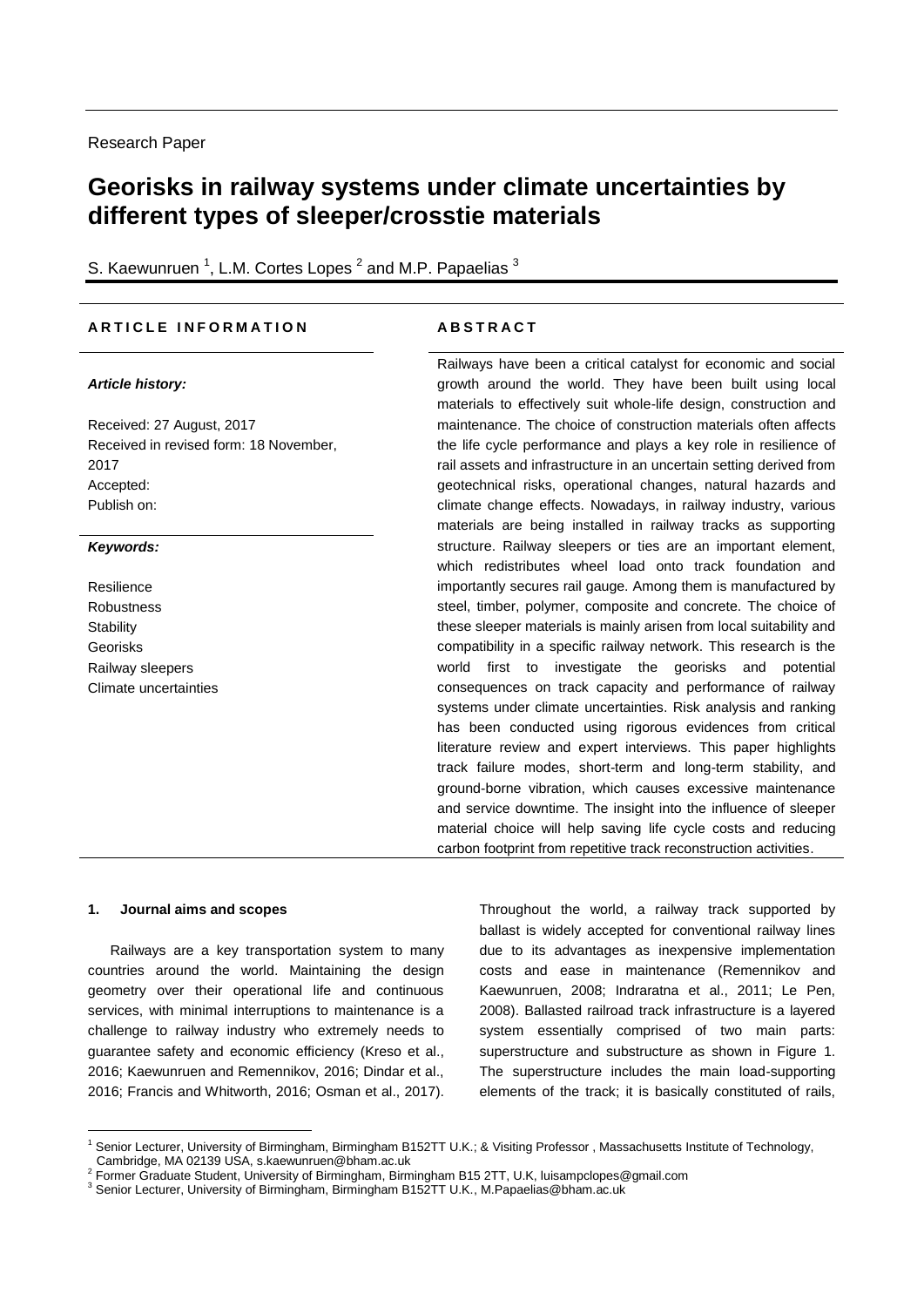

**Fig. 1.** Schematic illustration of a typical ballasted railway track

the fastening systems, sleepers (or crossties), under sleeper pads and ballast. The substructure is related with the geotechnical system comprising the ballast mat, subballast and subgrade or formation (Esveld, 2001). The interaction between the components once they experience the loads imposed by the passage of trains is what determines the successful, reliable and safe operation of ballasted railway tracks (Kaewunruen and Remennikov, 2008; 2009).

Sleepers perform crucial roles in railway track system. Their major function is to transfer and distribute the loads applied on the rail seat to the ballast, sub-ballast and subgrade layers on an appropriate pressure level (Tavares and Kaewunruen, 2016; Tuler and Kaewunruen, 2017). Additionally, sleepers are responsible for assuring lateral resistance to the rails and stability of gauge width between the rails (Esveld, 2001). They also should attenuate vibrations caused by the passage of trains, acting as an intermediary elastic layer between rails and the ballast bed. This interface of interaction between sleepers and the ballast bed is determinant both for the superstructure as for the substructure behaviour and stability. The ballast condition under the sleeper influences the bending moments to which the sleepers are experienced as well as the load transfer path, once they are dependent on the contact area between sleeper and ballast particles (Abadi et al., 2015; Sadeghi and Barati, 2010). Moreover, sleeper's characteristics as size, dimensions, shape, weight and material also affect this contact area exerting influence mainly in the track lateral resistance, but also on pressure distribution (Sadeghi and Barati, 2010).

Research directed to the understanding of the geotechnical behaviour of railway lines still represents a small part of all effort made to improve the knowledge of the railway track system (Le Pen, 2008; Manandhar et al., 2016). A smaller number are the work that relates the sleepers to the geotechnical behaviour, especially those that emphasize the type of sleeper employed. Based on rigorous search and review of open literature, the georisk profiling and evaluation for railway systems under climate uncertainties considering different types of sleepers or crossties materials have not been conducted. It is clear

that risk profiling and analysis considering train-track interaction with various sleeper materials in accordance with ISO 31000 is relatively new. Most previous work has been based on slope stability and geological conditions without considering track components, track stability and real operational parameters, which cause various issues of train-track interaction (Makino, et al., 2015; Sowmiya et wl., 2015; Giang et al., 2016). This present paper thus aims to elaborate overall systems risk analysis considering each principal sleeper type using evidences from critical literature review and expert interviews. The paper highlight risk analysis and prioritisation considering train-track behaviour and how the interaction is reflected in terms of particular geotechnical risks in railway track systems exposed to climate uncertainties.

#### **2. Types of railway sleepers/crossties**

Since the beginning of the history of railways, timber is the main and most used material for sleepers. Due to a scarcity of noble wood, the high price and increased maintenance requirements, the need for other materials has raised (Xiao et al., 2014). Concrete and steel have emerged as options to new lines. Mechanical advantages and lower susceptibility to wear are the major appealing features presented by steel and concrete sleepers. However, they do not have mechanical properties compatible with the timber sleeper, making ineffective the replacement and co-operation. Therefore new timber sleepers still are a more favourable option in a short term to replace the damaged sleepers in existing lines (Van Erp and McKay, 2013). More recently, environmental concerns and the search for an alternative able to reproduce behaviour more comparable to timber have increased the research on plastic/polymer and fibre composite sleepers (Van Erp and McKay, 2013).

#### *2.1 Timber*

A major advantage of timber sleepers is their flexibility, which results in a great ability to resist vibrations deriving from dynamic loads in railway track system (Bastos,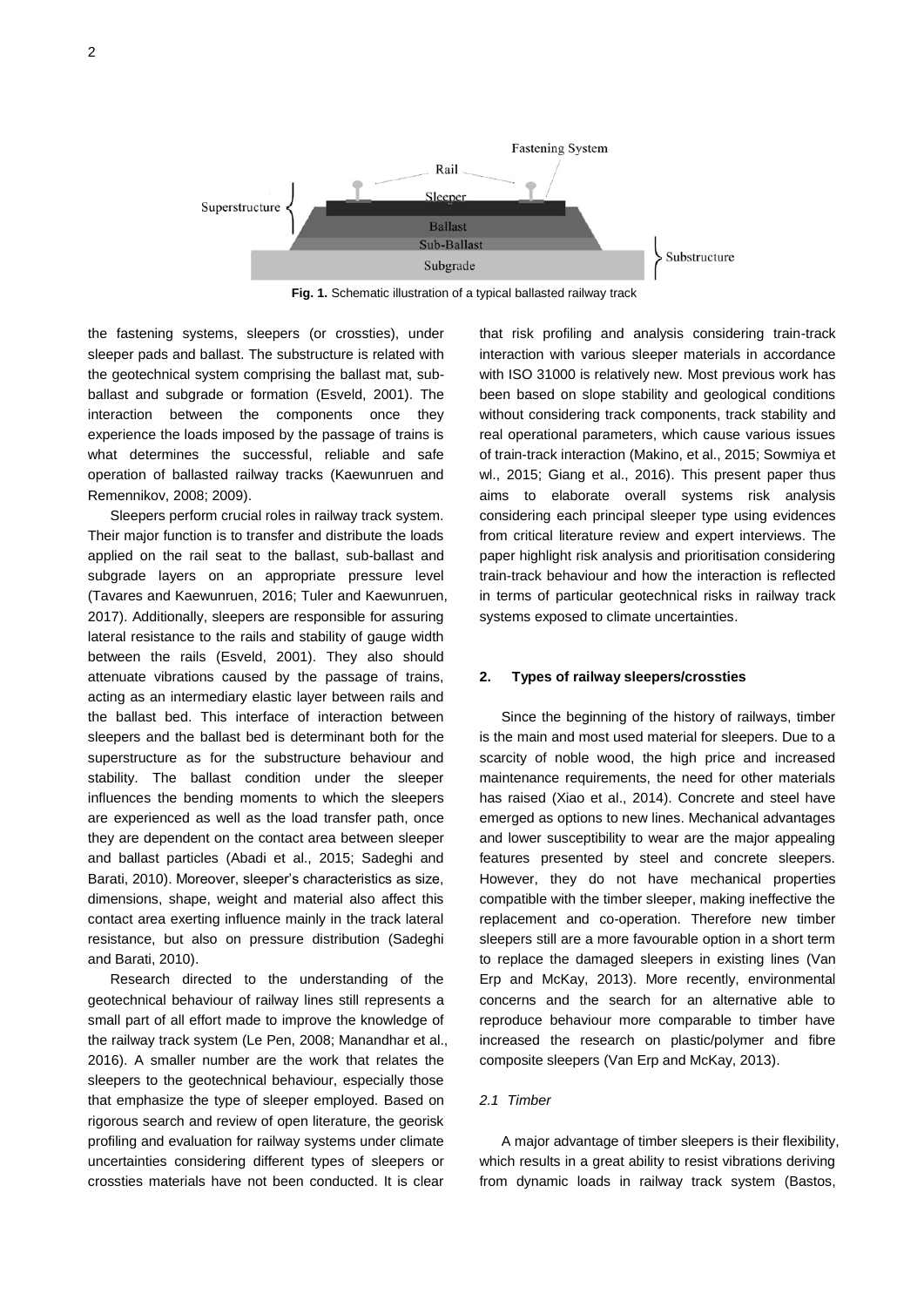1999; Kaewunruen, 2014). The ease of handling, replacement, and adaptation to track systems are other benefits of this material. Accordantly to Manalo (2011), timber sleepers can be suited to all types of railway track. Additionally, the electrical isolation provided by timber sleeper is valuable to the signalling system and only plastic or fibre composites sleepers could also match this characteristic. Esveld (2001) arranged timber sleepers into two categories: softwood (e.g. pinewood) and hardwood (e.g. beech, oak, tropical tree). Hardwood timber is the most common sleeper material in railway lines in the world. Its advantages over the softwood timber are its greatest strength and durability. However, over the years the hardwood timber has become increasingly expensive, its availability is reducing and which is still available no longer has the same quality (Manalo, 2011).

Although more resistant to fungal decay, softwood sleepers offer less resistance to end splitting, gauge spreading, and spike hole enlargement than hardwood sleepers. Furthermore, they are less effective in transmitting loads to the ballast section as hardwood sleepers. Due to this difference in loads transmission hardwood sleepers and softwood sleepers should not be used together on the railway track (Wolf et al., 2014). Due to diverse environmental conditions, woods are susceptible to severe degradation due to the attack of various organisms. The resistance of untreated wood to fungal decay in service above ground is low, affecting its durability. Non-durable timbers generally require preservative treatment if they are to be used in exposed conditions, adding significantly to their cost. Moreover, there is growing concern regarding the use and disposal of this impregnated material their consequences for the environment (Xiao et al., 2014).

#### *2.2 Concrete*

After the Second World War, the use of concrete sleepers had a significant increase in Britain and Europe due to the timber scarcity. Progressively, reinforced and pre-stressed concrete sleepers have replaced timber and steel sleepers (Sadeghi and Barati, 2010) due to their prolonged life cycle and reduced maintenance costs (Setsobhonkul et al., 2017). Two varieties of concrete sleepers are offered in the market accordingly to Esveld (2001): reinforced twin-block and prestressed monoblock sleepers. The twin-block consists of two blocks of reinforced concrete connected by a steel bar or stiff steel beam, while monoblock sleepers consist of one prestressing reinforced concrete beam (Li, 2012). Monoblock concrete sleeper is the type that has greater acceptance in the market due to its superior durability in

the face of unfavourable environments (You et al., 2017). Another advantage observed is the resistance to twist, failure commonly presented by twin block concrete sleepers. Because of this usual failure the installing process of this type of sleeper requires greater care, making it more difficult to handle and contributing to a lower acceptance, even with their reduced weight compared to monoblock sleepers. Concrete is known for its high resistance to compression, on the other hand, presents weakness when it comes to tension. Due to this characteristic, monoblock concrete sleepers use the technique of prestressing to withstand the dynamic loads arising from the passage of the train. This procedure consists of the tensioning of steel rods before or after the concrete is moulded. Prestressed concrete presents increased ductility, higher flexural strength and resistance to cracking (Wolf et al., 2014; You et al., 2017). The stability and slight position movement offered by prestressed concrete sleepers because of its heavy weight meant that it had a significant acceptance in highspeed lines. At the same time, the great weight reduces mobility, making it difficult to transport and being necessary specific equipment for installation which increases the costs of concrete sleepers. One of the causes of this high weight is a need for greater thicknesses in comparison to timber sleepers with the aim of reducing dynamic tension at the bottom fibre (Li and Selig, 1995).

Costs for producing and maintaining prestressed concrete sleepers are considerably elevated. Their initial costs are about twice that the hardwood timber sleepers (Kaewunruen, 2014). However, due to its high durability and specifications that comply with the solicitations of a railway system, prestressed concrete sleepers can be currently considered as the best cost-benefit option to serve ballasted railway lines (Li and Selig, 1995) and the most preferred sleeper to railway tracks nowadays.

#### *2.3 Steel*

With a typical lifecycle of about 20-30 years, steel sleepers emerged as a first option to substitute timber sleepers around the 1880s. A steel sleeper presents higher mechanical strength, can be lighter than timber and is easy to handle, they can even be operated manually. However, their use is usually limited to lightly traveled tracks (Health and Safety Executive, 2007). The excellent gauge restraint and increased lateral resistance for securing its geometry are among other technical advantages presented by steel sleeper. Additionally, damaged sleepers also have commercial value (Esveld, 2001), since the steel can be recycled several times and reused in the railway industry. In the search for further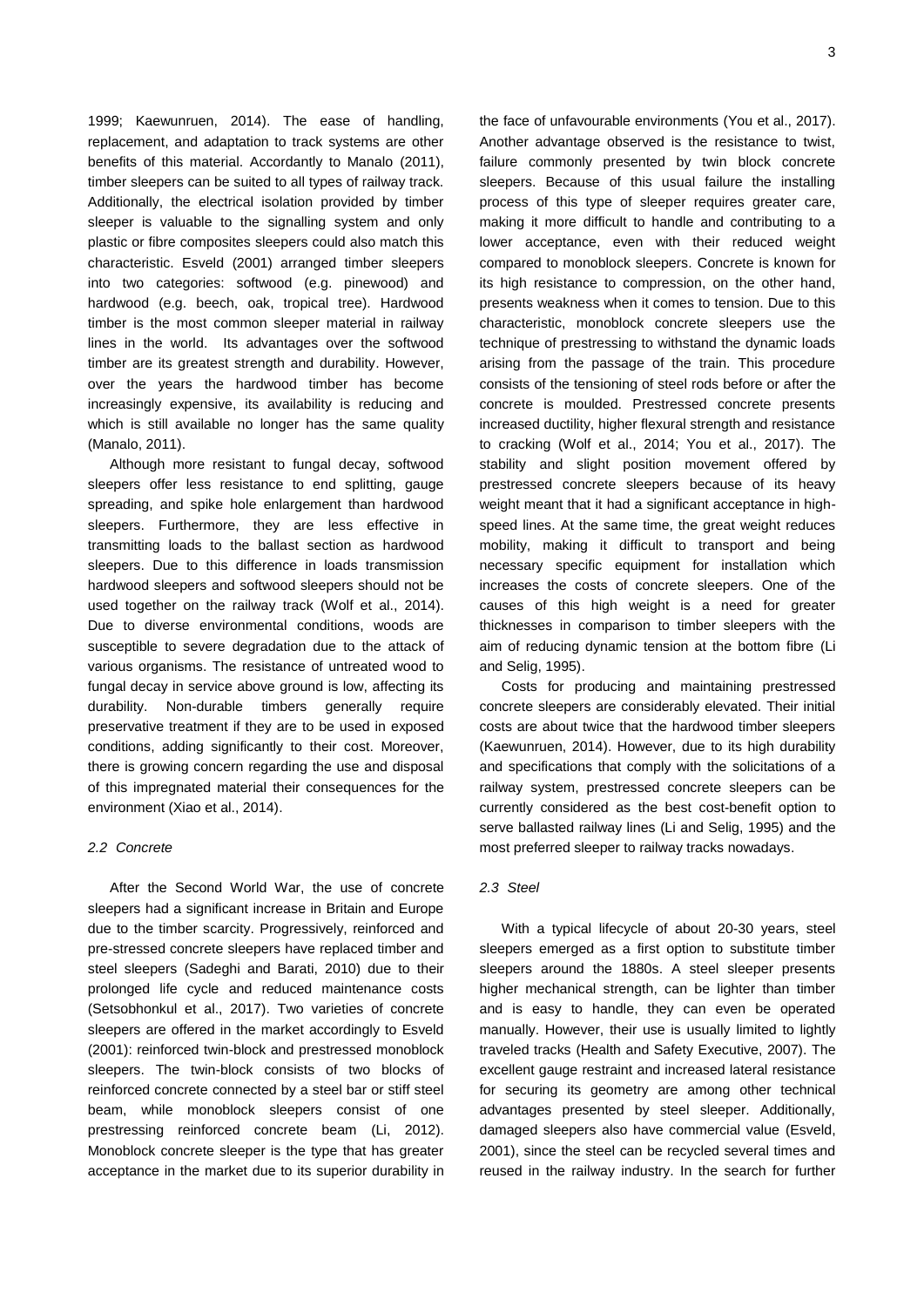improving the characteristics of steel sleepers, the traditional orthogonal sleepers have been replaced by Ysteel-sleepers (Figure 2). The development of this new model provided a further reduction in weight of steel sleepers and gain of resistance against cross movements due to the amount of accumulated ballast in its central part as a consequence of its design similar to the letter Y (European Federation of Railway Trackwork Contractors, 2007; Tata Steel, 2014).



**Fig. 2.** Y-Steel-Sleeper

A significant disadvantage of steel sleepers is due to the difficulty to achieve a reasonable packing with ballast, requiring special care during the installation process and tamping (Kaewunruen, 2014). Other problems are corrosions, fatigue cracking in the fastening holes caused by moving trains, high electrical conductivity (that can lead to problems with track circuit signalling) and excessive noise also contribute to the inferior popularity of steel sleepers. However, the greatest restriction of the use of steel as a material for the production of sleepers is its excessive value (Manalo, 2011).

#### *2.4 Plastic, polymer and composites*

Material scarcity, as well as environmental concern, motivates researchers to develop new materials capable of satisfying the railway system requirements. Building a structure that is economically competitive and meets the needs of the industry is a major challenge of civil engineering. There is a constant search for a material that is durable, reasonably easy to produce and maintain, has attractive costs and meets the expected requests effectively (Manalo, 2011). A key concern in the railway industry is the replacement of damaged and deteriorated sleepers in existing tracks. The importance of the development of the polymer and composite sleepers is due to the capacity to design it to mimic the timber behaviour, which cannot be achieved with concrete and steel sleepers. A factor of extreme importance for the

maintenance of timber tracks is consistent track stiffness. Moreover, polymer and composite sleepers require low to almost no maintenance, thus this improved lifecycle makes them a suitable alternative for areas that are harder to maintain such as tunnels, bridges, and turnouts. Another advantage is its sustainable approach, what makes them be notable in the face of the constant increase of concern over the existing environment in the current industry (Manalo, 2011; Griffin et al., 2014).

Many studies are given in the area of polymers and composites as material for the manufacture of sleepers. A composite material is manufactured from two or more distinct materials combined to achieve characteristics not found in those who compose (Griffin et al., 2014). There are several efforts towards improve the characteristics of the materials already used in the railway track engineering (wood, steel and concrete) as applied to the polymer by itself or composite polymers, using mainly fibres (Manalo, 2011). A fibre composites system characteristically consists of a lightweight polymer matrix with strong fibres inserted into it. The fibre reinforcement sustains the load due to its high strength and can be applied as reinforcement only in the longitudinal direction or longitudinal and transverse directions.

According to Manalo (2011), fibre composites could be perfectly suitable for the production of railway sleepers. These composite can be engineered based on the required structural applications and manufactured with almost the same dimensions and weight to that of hardwood timber. Additionally, fibre composites railway sleepers offer high strength, are light and present a longer lifecycle, reducing maintenance costs. Moreover, fibre composites are easy to handle, they can be drilled in situ for the connection of the fastener system and inserted under the track as timber sleepers. Another appeal of polymer and composites sleepers is the environmental solution. There are many efforts in developing polymers from recycled plastics. Since 1990 several U.S. companies and institutions have shown interest in the production of sleepers from recycled plastics. According to Lampo (2002), the recycled plastic material can help reduce emissions of greenhouse gas, save millions of trees, reduce chemical contamination due to the preservatives present in timber sleepers and also adding commercial value to a large amount of waste. Economically most fibre composite sleeper developments still have disadvantages compared to traditional sleeper materials due to higher initial costs (Griffin et al., 2014). Companies such as Carbonloc Pty Ltd. in Toowoomba, Australia, have devoted researchers for the shape optimization of polymer sleepers based on the load and support pattern, which can reduce considerably the volume of polymer needed while assure that it still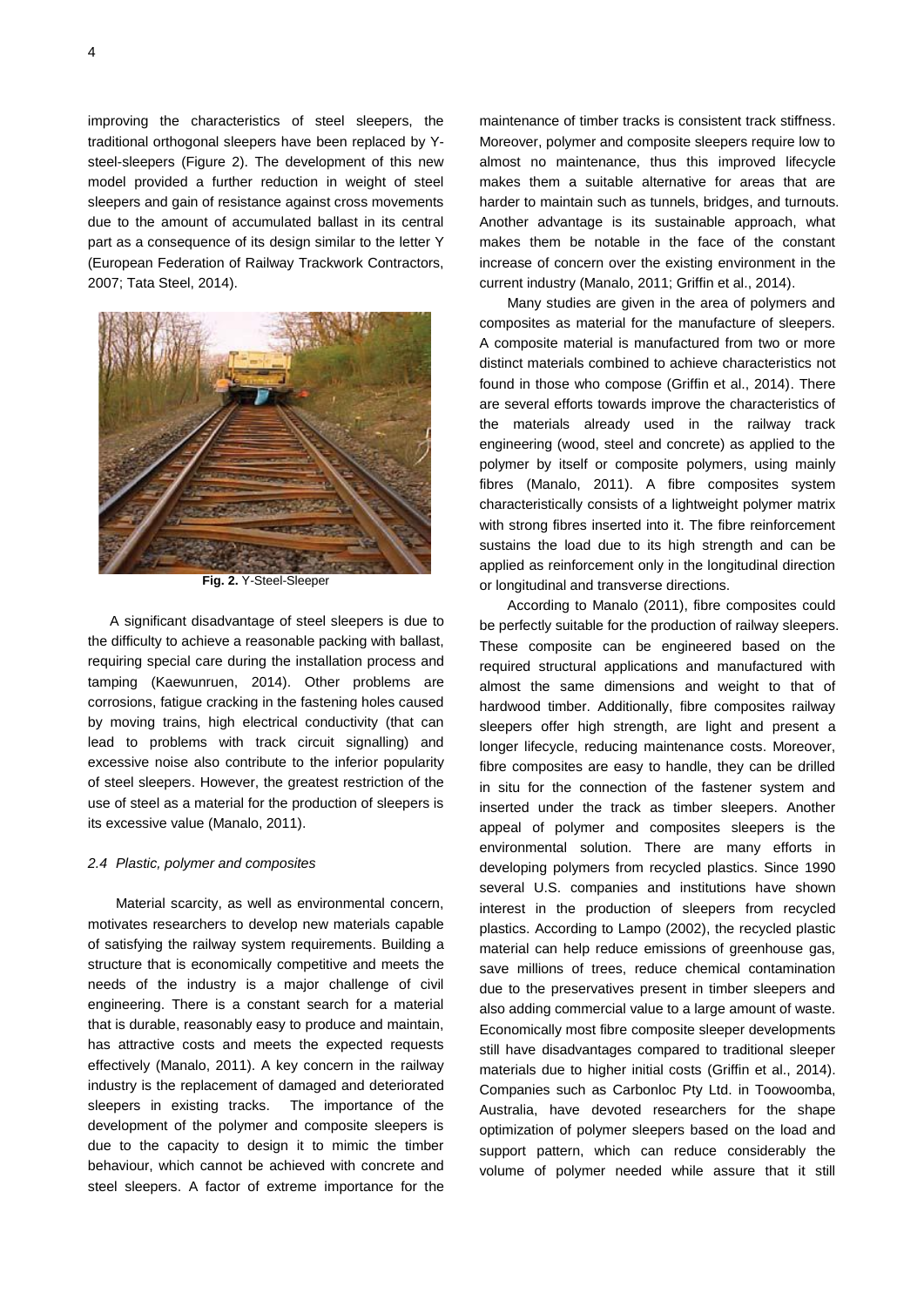achieves all the proprieties needed to cope with the railway requirements (Manalo, 2011; Silva et al., 2017).

#### **3. Carbon footprint**

The construction industry is one of the greatest consumers of raw material and energy, as well as a major generator of environmental pollution (Bilec et al., 2006; Kreso et al., 2016). Consequently, the choice of materials is a subject of ongoing debate. Considering railway engineering, several concerns arise when discussing manufacture, preservative treatment and disposal of damaged and deteriorated sleepers. The manufacturing process of railway sleeper can be associated with substantial environmental impacts. Resources required for the production of sleepers as energy and material are responsible for a large greenhouse gas emission (Crawford, 2009). Materials such as concrete and steel consume a significant amount of energy during production and could dispense respectively 10-200 times more carbon dioxide into the atmosphere than hardwood timber sleepers. Moreover, gases are also generated during the transportation and installation of sleepers and a great quantity of waste is resulted, mostly from the harvesting of timber (Crawford, 2009). However, during the service life, the decay of timber sleepers continues resulting in impacts to the environment. This is due to the fact that during their growth, trees lock in its structure carbon that is absorbed from the atmosphere and once timber has been cropped it progressively liberates carbon dioxide back to the environment. Then this emission is increasing even after the disposal of these sleepers after the end of its decomposition. As a comparison parameter, Crawford (2009) founds that emissions related to the service life of timber sleepers can be up to six times greater than the emissions associated with reinforced concrete sleepers. Another concern related to using and discarding of timber sleepers comes from the practice of chemically impregnating them with creosote to preserves it from biological deterioration (Griffin et al., 2014). Despite being widely used, toxic substances are present in these chemical preservatives, which do not easily decompose in nature and are volatiles (Bilec et al., 2006). So they are gradually released into the air during the life cycle of the sleeper and cause environmental pollution and present risks to human health. On the other hand, plastic sleeper, when made from recycled plastic, can be beneficial to the environment. Its production not only saves the use of other materials but also provides functionality to a considerable amount of waste as well as attaches commercial value to a material that would be discarded

(Lampo, 2002). Though, the use of non-recycled plastic for manufacturing sleepers generates concerns mainly because of some plastics being a by-product of oil in addition to being non-biodegradable. Furthermore, the service life of the sleepers has a great impact on its sustainability since it determines the demand of material over the years, and also the amount of discarded units, which generates great impact especially on the use of waste land. The expected service lives of the different types of sleepers are listed on the Table 1.

#### **4. Climate uncertainties**

The fifth assessment report of the Intergovernmental Panel on Climate Change (IPCC, 2014) summarized the trend of the climate change. The IPCC pointed out that warming of climate system is obvious and definite. The IPCC summarized that the temperature increased from 0.0045◦C per decade in the past 150 years to 0.074◦C per decade in the past 100 years, and 0.177◦C per decade in the past 25 years, which shows acceleration trend. As a result, atmosphere and ocean are warming, polar ice caps are melting and extreme events will be more likely and frequently to take place. Figure 3 shows similar trend through plotting the data from IPCC.

According to Figure 3, the occurrence of extreme cold weather will take place less due to global warming. At the same time, there is much risk of hot weather in the tails of the distribution and events of more extreme hot weather

**Table 1.** Expected life cycle of different types of sleepers/crossties (Sadeghi and Barati, 2010; Manalo, 2011)

|                 | $\frac{1}{2}$        |
|-----------------|----------------------|
| Material        | Service life (years) |
| Timber          | 15 25                |
| Concrete        | 50-70                |
| Steel           | 20-30                |
| Plastic/Polymer | $50+$                |
| Composites      | $50+$                |
|                 |                      |



**Fig. 3.** Temperature change between previous and recent years (IPCC, 2014).

happen frequently. In this case, it can be inferred that more hot weather will bring much drier, and warmer winter also can be more humid. In addition, there is significant increase in the  $CO<sub>2</sub>$  concentrations in the atmosphere.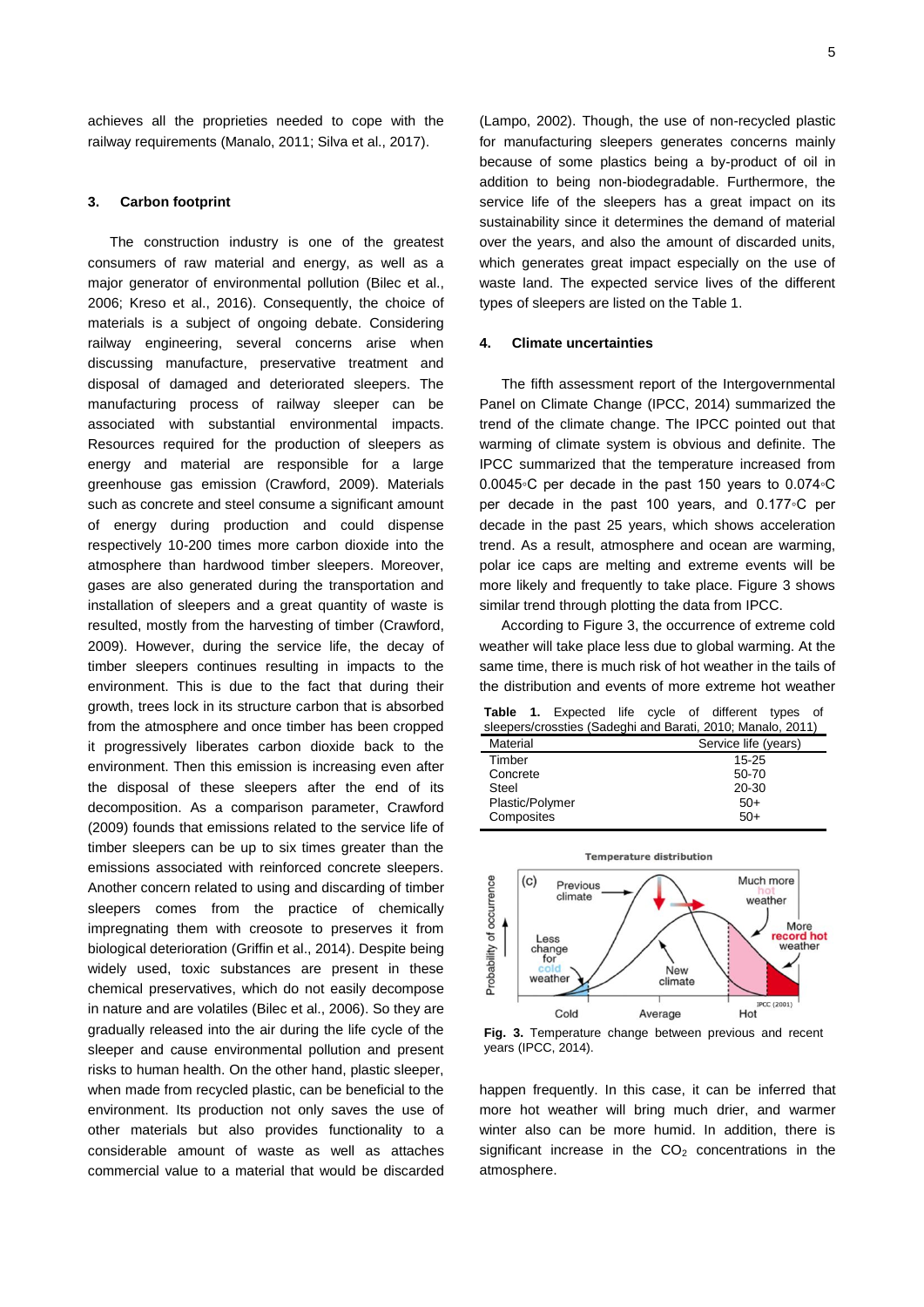**Table 3.** Georisks of rail infrastructure due to sleeper materials

| Probability<br>Rank | Influence of sleepers/crossties                                                                                                                                                                                                                                                                                                                                                                                                                                                                                                                                                                                                                                                                                                                                                                                                                                                                                                        | Impact<br><b>Duration</b> | <b>Georisks</b>                                                                        | <b>Climate Impact</b><br>Group |
|---------------------|----------------------------------------------------------------------------------------------------------------------------------------------------------------------------------------------------------------------------------------------------------------------------------------------------------------------------------------------------------------------------------------------------------------------------------------------------------------------------------------------------------------------------------------------------------------------------------------------------------------------------------------------------------------------------------------------------------------------------------------------------------------------------------------------------------------------------------------------------------------------------------------------------------------------------------------|---------------------------|----------------------------------------------------------------------------------------|--------------------------------|
| High                | • Embankment, rock cutting, earth cuttings and culverts<br>are at risk of being instable, disregarding of any type of                                                                                                                                                                                                                                                                                                                                                                                                                                                                                                                                                                                                                                                                                                                                                                                                                  | >1 month                  | Geological stability                                                                   | Increased<br>rainfall          |
|                     | sleepers.<br>• Steel sleepers tend to cause higher level of wheel-rail<br>interaction and could cause significant ground-bourne<br>vibration. In addition, ballast is vulnerable to washaway<br>due to sleeper buoyancy behaviour.<br>• Concrete, composite and timber sleepers can<br>stabilise track better as well as reduce flow velocity in                                                                                                                                                                                                                                                                                                                                                                                                                                                                                                                                                                                       |                           |                                                                                        |                                |
| High                | an event of flashflood, rainfall or water runoff.<br>• Regarding the design of the track bed, the load<br>distribution pattern at the sleeper/ballast interface is a<br>parameter of critical importance since it is a major<br>function of the sleeper smoothly distributes the loads<br>imposed on it by rails to the subsequent layers.<br>• The formation is often damaged by excessive<br>moisture content especially when flooding occurs after<br>rains. Concrete sleepers tend to cause formation<br>failure quicker than other sleepers because they are<br>often used in a heavier operation, resulting in a higher<br>bearing pressure. Therefore, if formation is undermined<br>by water, it is highly likely that such track will fail even<br>though it looks perfect from the top view.<br>• Reconstruction of track formation and foundation is                                                                        | >1 month                  | Increased flooding<br>and runoff                                                       | Sea level risk                 |
| High                | required if damage occurs.<br>· Dynamic and cyclic stresses are a major concern for<br>the stability of the subgrade. Repeated traffic overloads<br>are related with many subgrade problems, being the<br>progressive shear failure and excessive plastic<br>deformation some of the causes of formation failure<br>most commonly found in railways around the world.<br>Furthermore, the overstress can wear the superficial<br>soil of the subgrade that combined with water form<br>mud. More than the weakening of the soil, this mud<br>under repeated loads can pumps into the ballast and<br>damage the drainage of the track (using any type of<br>sleepers). Fine-grained soils, as clays, are usually<br>more susceptible to these failures modes.<br>. Timber sleepers are often decayed with high moisture<br>content, resulting in excessive track settlement later.<br>• Steel sleepers can be oxidized at higher level. | $> 1$ month               | Geotechnical<br>failure, shear and<br>plastic failures of<br>subgrade and<br>formation | Increased<br>rainfall          |
| High                | Need to monitor the ground movement and the<br>relationship with rainfall intensity. Settlement under<br>heavy haul track is usually accelerating higher.<br>However, deteriorated timber sleepers by moisture<br>content can lose the vertical stiffness and yield<br>excessive deformation and higher total settlement.<br>Steel sleepers can corrode and can be electrolyzed by<br>electrification and track circuit systems. Without<br>appropriate track drainage, plastic and polymer<br>sleepers can absorb water and perform poorly.<br>Composite sleepers will suffer if water can leak into the<br>gap between fasteners (e.g. bolts, screwspikes) and<br>composite materials.                                                                                                                                                                                                                                               | > 1 week                  | <b>Differential track</b><br>settlement                                                | Increased<br>rainfall          |
| Medium to<br>High   | Sleepers have the major role of providing satisfactory<br>lateral resistance to avoid lateral movements of rails. If<br>the lateral forces overcome the lateral resistance of<br>sleepers, rail buckling may occur. In fact, timber and<br>steel sleepers perform poorly laterally under elevated<br>temperature.                                                                                                                                                                                                                                                                                                                                                                                                                                                                                                                                                                                                                      | $< 1$ week                | Track stability,<br>track buckling or<br>misalignment                                  | Heat                           |
| Medium              | • Steel, plastic and resin in composite sleepers become<br>very brittle in very low temperature. These sleepers<br>could be damaged by ice-stiffened tracks, resulting in<br>excessive groundborne noise and vibration.<br>• Low temperature influences unexpected failure<br>modes of composite and plastic sleepers.<br>• Freeze-thaw effects can cause concrete sleeper<br>damage.<br>· Ice-stiffening can cause ballast dilation, cracking<br>subballast, cracking formation, and frozen rail joints.<br>· Icing can also cause frozen rubber/under sleeper pad<br>/ under ballast mat.                                                                                                                                                                                                                                                                                                                                            | < 1 week                  | Component<br>damages, rapid<br>deterioration                                           | Cold snap                      |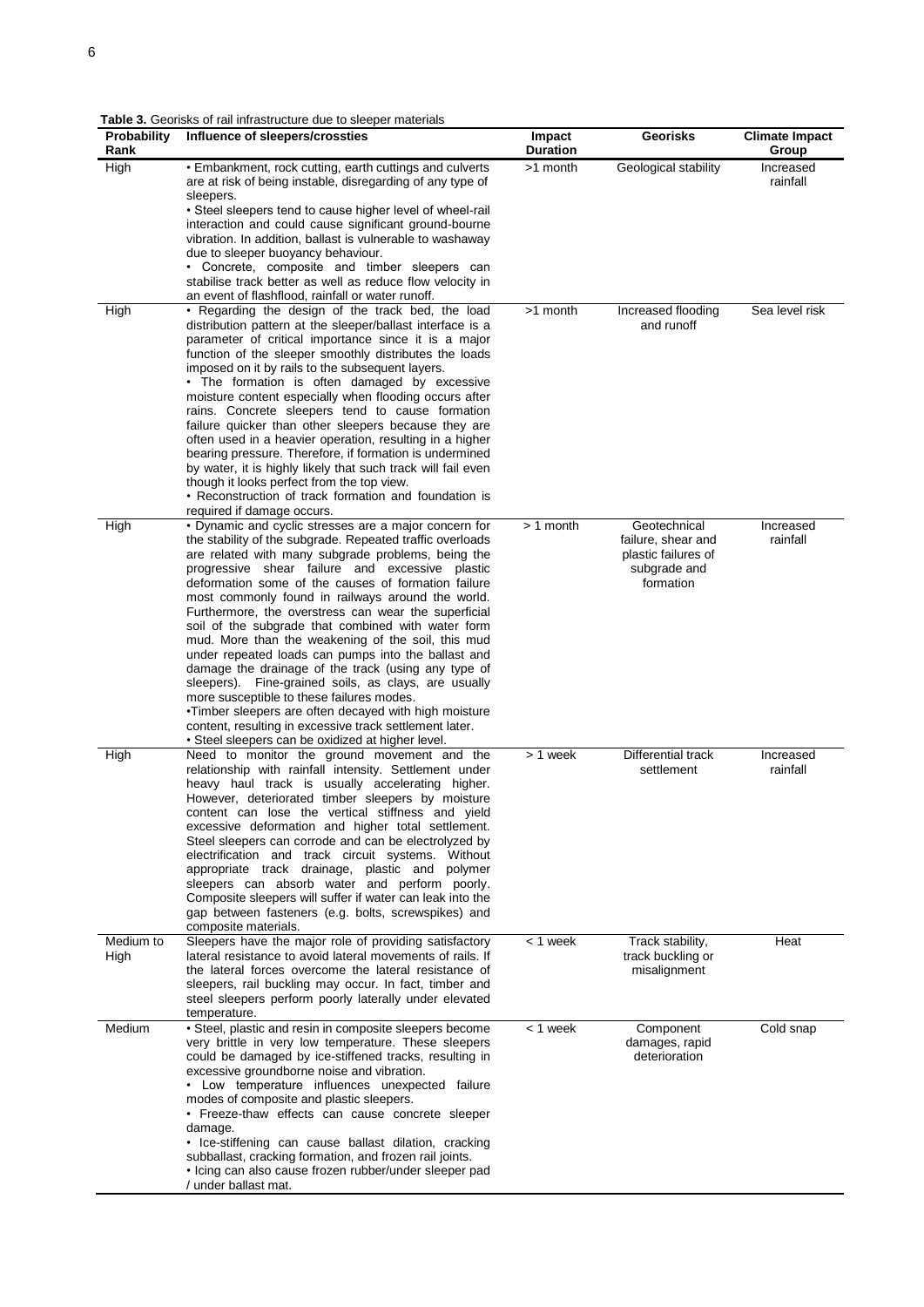CO2 concentration also indicated the increase in trend from 280 parts per million in 1750 to 380 parts per million in 2005 (IPCC, 2014). The fifth assessment report showed an impact from recent climate-related extremes, such as heat waves, droughts, floods, cyclones and other extreme events. The IPCC also suggests that some frequency of combinations with extreme weather patterns will increase. For instance, the frequency of intensity of heavy rain in summer will increase, which means high temperature combined severe rain will appear together and as consequence the combined effect of these extreme weather will be more serious rather than effect of individual climate change on track superstructures and substructures.

#### **5. Georisks**

Railway track structure and substructure are expected to resist the static and dynamic loads that are generated by the passage of moving trains. Additionally, the cyclic characteristic of these loads has a great influence on the track long-term behaviour. Without appropriate design, construction, inspection and maintenance of track components, track stability can be undermined and the georisks can be increased (Osman et al., 2017), as shown in Fig 4.



**Fig. 4.** Track condition after a flash flood in 2016 (Courtesy: State Railway of Thailand). Concrete sleepers have ability to retain to certain extent the original alignment and geometry. However, it is important to note that replacing timber with concrete sleepers without improving ground condition can pose a significant georisk of formation failure and differential track settlements under various climate uncertainties such as high intensity rain, flooding and sea level rise.

A major challenge when it comes to investigating the behaviour of the track substructure arises from the variability of the substructure component's proprieties and their sensitivity and vulnerability to environmental conditions. Attributable to this characteristic, the analysis of dynamic and repeated loading becomes more

demanding due to the non-linear stiffness presented by granular materials (Indraratna et al., 2011). Understand how the substructure components react when subjected to these loads, how the loads are transferred from the sleeper to the track substructure and how the interaction between the components of the superstructure and substructure occurs is extremely important to the design, efficient operation and security of railway roads exposed to extreme events. Table 3 illustrates georisks under climate uncertainties. It is in fact the outcome of risk analysis and reprofiling against the climate uncertainties and the influential factor of sleeper materials. Note that it has never been presented by other researchers or practitioners (Kaewunruen et al., 2016). The risk register table is derived from rigorous expert interview, and the risk reprofiling and ranking takes into account train-track interaction with various sleeper materials. The insight into the risks and consequences can help determine priority for track maintenance activities facing the climate uncertainties.

#### **6. Conclusion**

Despite the importance of the dynamic sleeper/ballast interaction to the whole stability of railway tracks, few studies are previously focused on this aspect. From the critical bibliographic review, it can be possible to observe the influence of the sleeper materials in the interaction between train and track on the substructure of the railway line. Load transition pattern, sleeper capacity to dampen dynamic loads and bear lateral movements are important aspects to the stability of the track structure and substructure. Lower stiffness materials such as polymers, composites, and timber offer better ballast packing so that the sleeper-ballast contact pattern becomes more uniform and less concentrated stresses (more uniform) are transferred to the ballast particles and formation. Then, they tend to diminish the imminence of geotechnical failure and also increasing the durability of the ballast layer in the extreme climatic events. Importantly, vibrations can be better absorbed by timbers and composites reducing ballast wear and risk of damage to surrounding structures and geotechnical assets due to ground-bourne vibrations. The lateral stability is also highly influenced by sleeper materials and topology. The mass of concrete sleepers can indeed mitigate various georisks in the events of heavy rainfall and runoff. Also, sleepers with unusual forms such as twin block concrete sleepers and Y-shape steel sleepers has some advantage when considerable lateral stability is required. The soffit surface of concrete sleepers is proven to have excellent resistance to lateral movements. However, the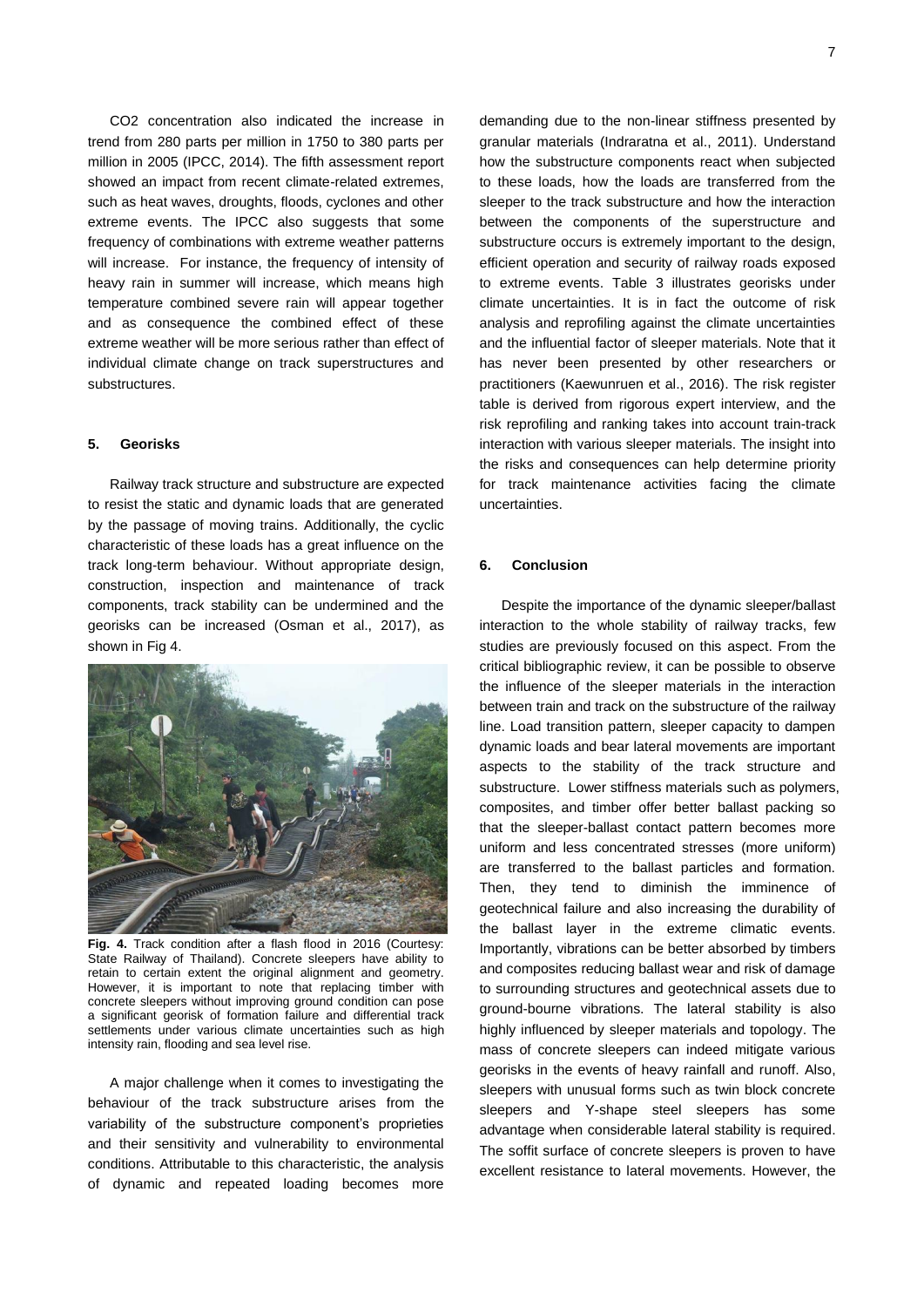damping deficiency of concrete sleepers under dynamic loading actions must be mitigated by using rail pads or under sleeper pads. It can be noted that polymers and composite sleepers could bring enormous advantages to the railway industry since they might require less maintenance and have longer expected service life. Its properties could potentially reduce the effects of dynamic loads. However, polymers and steel sleepers tend to have lighter weight and their buoyancy could undermine track stability and increase georisks especially when flash flood occurs. Based on this rigorous risk analysis and ranking, track engineers should carefully plan and develop climate change adaptation plan that is suitable for the track structure and its components and meets the demand for appropriate level of track maintenance and inspections to minimize crisis and consequence due to climate uncertainties.

#### **Acknowledgements**

 The authors wish to thank members of International Union of Railway (UIC) Track Expert Group (TEG) for technical assistance, advice and discussions. We would like to also thank ISO and BSI Standard Committees for Concrete sleepers and bearers; and for Plastic and composite sleepers. The first author wishes to thank the Australian Academy of Science and Japan Society for the Promotion of Sciences for his Invitation Research Fellowship (Long term), Grant No L15701, at the Railway Technical Research Institute and The University of Tokyo, Tokyo Japan. The second author would like to thank Brazil's Sciences without Borders for her scholarship at the University of Birmingham. The authors wish to gratefully acknowledge the financial support from European Commission for H2020-MSCA-RISE Project No. 691135 "RISEN: Rail Infrastructure Systems Engineering Network," which enables a global research network (www.risen2rail.eu) that tackles the considerable challenge in railway infrastructure resilience and advanced sensing under extreme events.

#### **References**

- Abadi, T., Le Pen, L., Zervos, A. and Powrie, W. 2015. Measuring the Area and Number of Ballast Particle Contacts at Sleeper-Ballast and Ballast-Subgrade Interfaces. Int J Railway Technology, 4(2), pp.45-72.
- Bastos, P. 1999. ANÁLISE EXPERIMENTAL DE DORMENTES DE CONCRETO PROTENDIDO REFORÇADOS COM FIBRAS DE AÇO. Doutor em

Engenharia de Estruturas. Universidade de São Paulo.

- Bilec, M., Ries, R., Matthews, H. and Sharrard, A. 2006. Example of a Hybrid Life-Cycle Assessment of Construction Processes. J. Infrastruct. Syst., 12(4), pp.207-215.
- Chandra, S. and Agarwal, M. 2007. Railway engineering. Oxford: Oxford University Press.
- Crawford, R. 2009. Greenhouse Gas Emissions Embodied in Reinforced Concrete and Timber Railway Sleepers. Environmental Science & Technology, 43(10), pp.3885-3890.
- Dindar, S., Kaewunruen, S., An, M., 2016, "Identification of Appropriate Risk Analysis Techniques for Railway Turnout Systems," J. of Risk Research, (accepted).
- Esveld, C. 2001. Modern railway track. Zaltbommel: MRT-Productions. The Netherlands.
- European Federation of Railway Trackworks Contractors, 2007. Newsletters EFRTC. [online] 1. Available at: http://www.efrtc.org/htdocs/newsite/newsletters.htm [Accessed 24 Jul. 2016].
- Francis, M., Whitworth, M.R.Z. 2016. Lifeline infrastructure and the UN disaster resilience scorecard, Lowland Technology International, 18(2): 162-172.
- Giang, P.H.H., Uchimura, T., Lam, L.G., Haegeman, W., 2016. Experimental study on the effects of rainwater infiltration and cyclic loading on unsaturated silica sand, Lowland Technology International, 17(4): 215- 224.
- Griffin, D., Mirza, O., Kwok, K. and Kaewunruen, S. 2014. Composite slabs for railway construction and maintenance: a mechanistic review. The IES Journal Part A: Civil & Structural Engineering, 7(4), 243-262.
- Health and Safety Executive, 2007. Rail track and associated equipment for use underground in mines. [online] **Available** at: http://www.hse.gov.uk/pubns/mines06.pdf [Accessed 5 Aug. 2016].
- Indraratna, B., Salim, W. and Rujikiatkamjorn, C. 2011. Advanced rail geotechnology--ballasted track. Leiden, The Netherlands: CRC Press/Balkema.
- IPCC. (2014). IPCC,2014: Climate Change, 2014. Synthesis Report. Contribution of Working Groups I, II and III to the Fifth Assessment Report of the Intergovernmental Panel of the Intergovernmental Panel on Climate Change. Geneva: IPCC.
- Kaewunruen, S. 2014. Monitoring in-service performance of fibre-reinforced foamed urethane material as timber-replacement sleepers/bearers in railway urban turnout systems, Structural Monitoring & Maintenance, 1(1): 131-157 (invited).